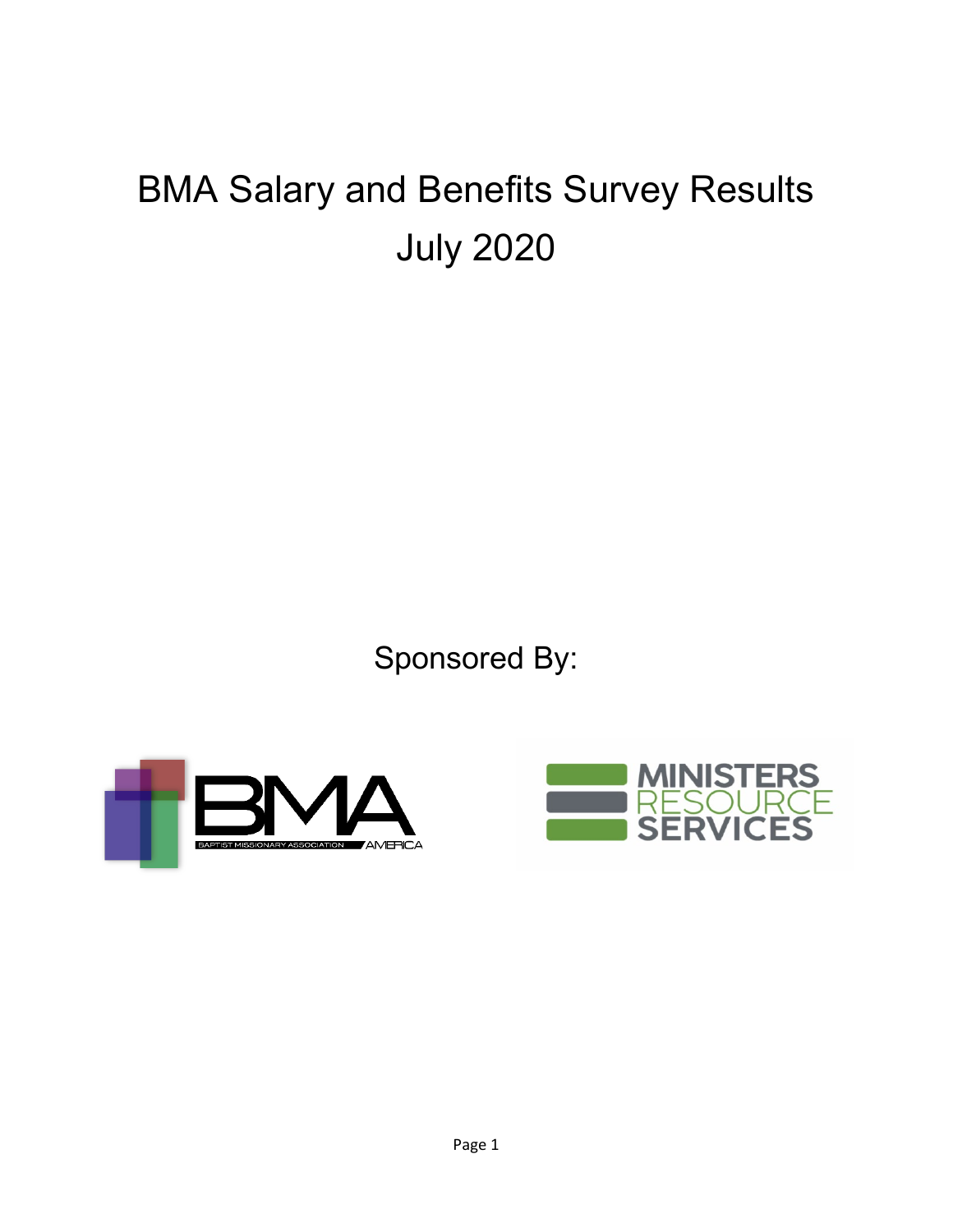# Contents

| Insurance and Benefits Assessment by Attendance - Full-time, Senior Pastors (N=61) 11 |  |
|---------------------------------------------------------------------------------------|--|
|                                                                                       |  |
|                                                                                       |  |
|                                                                                       |  |
|                                                                                       |  |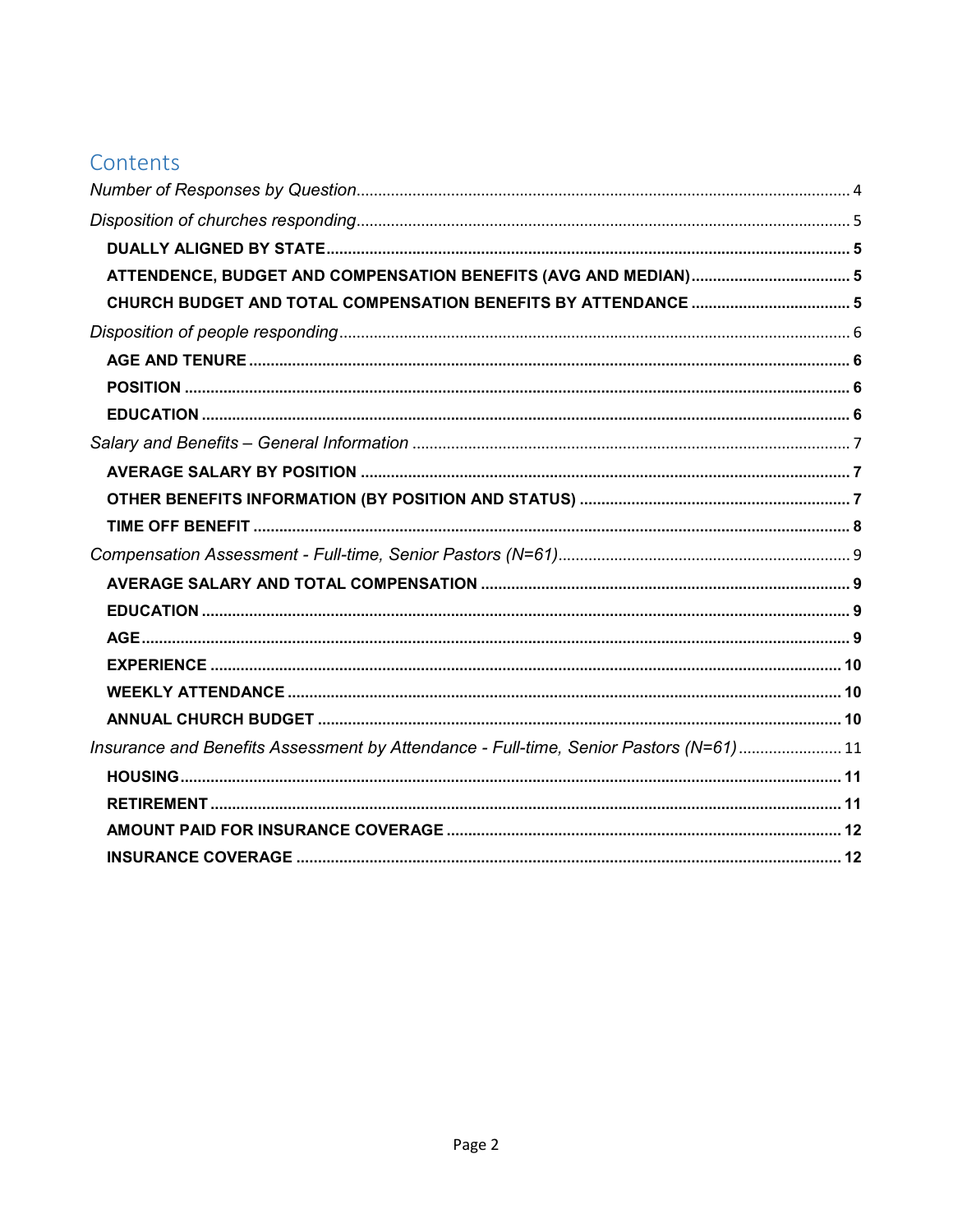# *Executive Summary*

In May 2020, Ministers Resource Services along with BMA Information Services conducted a survey focused on compensation and benefit insights of staff members across the churches of the BMA.

- BMA America consists of ~1,100 churches across the United States.
- 1,553 emails were sent to pastors and ministry leaders based upon availability of email information
- 120 total survey responses were received
- Churches responding to the survey had an average attendance of 139 and a median attendance of 75. These reporting churches are much larger (double) in size than the overall average BMA Church.

#### Observations:

- *Dually Aligned - 15.5% of churches are dually aligned with another denomination*
- Church Budgets the average church budget is around \$2,000 per attendee with 40-45% of the total annual *budget allocated to compensation and benefits. These holds true regardless of the church or budget size.*
- *Employment – 32% of Senior Pastors are bi-vocational or part-time*
- *Compensation – The average salary of a Senior Pastor is \$37,163 with an Average Compensation Package of \$54,741*
- *Salary – For many of the comparable variables, there seems to be a bell curve in relation to salary levels. This is specifically evident on age and years in the ministry. Much younger and much older pastors have lower salaries. This hold true when looking at years in the ministry. Size of the church measured in attendance or budget does show a slight increase in salary based on size.*
- *Retirement – 44% of churches contribute to retirement for full-time senior pastors. Churches that do contribute, the average contribution is 9% of the annual salary.*
- *Medical Insurance – Only 39% of churches offer full-time senior pastors any form of medical insurance. For churches with attendance of 75 or below (the average BMA church) only 16% offer any form of medical insurance.*
- *Other Insurance – Less than 8% of churches offer extended benefits beyond medical (dental, vision, et al.)*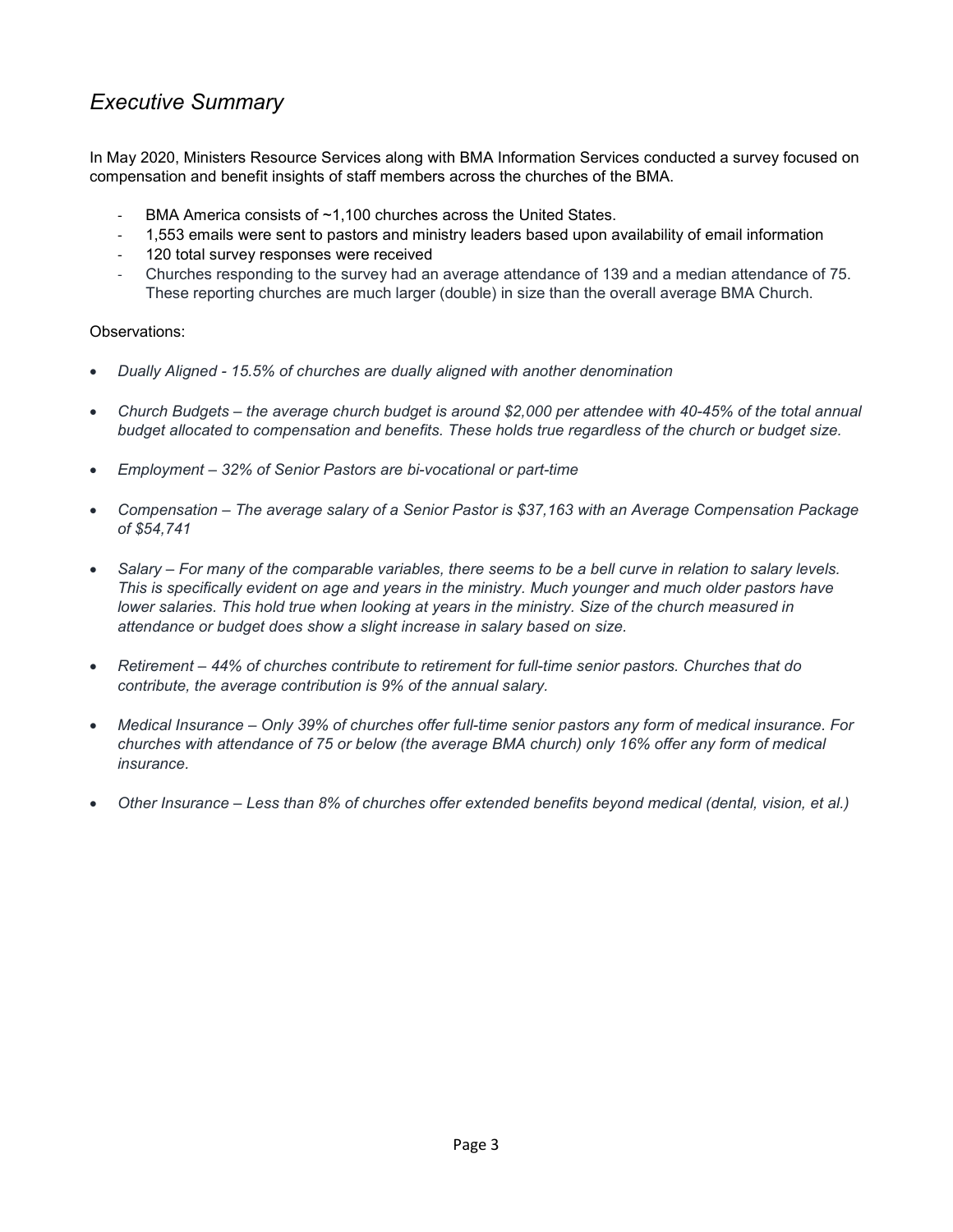# <span id="page-3-0"></span>*Number of Responses by Question*

|                | Question                                                         | N   |
|----------------|------------------------------------------------------------------|-----|
| $\mathbf{1}$   | <b>State</b>                                                     | 120 |
| $\overline{c}$ | Dually aligned                                                   | 116 |
| 3              | <b>Weekly Attendance</b>                                         | 120 |
| 4              | Annual Church Budget (2020)                                      | 120 |
| 5              | TOTAL compensation and benefits provided to ALL church employees | 118 |
| 6              | <b>Position Title</b>                                            | 120 |
| $\overline{7}$ | <b>Staff Position</b>                                            | 120 |
| 8              | Which best describes this Ministerial Staff role?                | 19  |
| 9              | <b>Employment Status</b>                                         | 120 |
| 10             | Student?                                                         | 120 |
| 11             | Retired or semi-retired?                                         | 117 |
| 12             | Age                                                              | 120 |
| 13             | <b>Highest Education Level</b>                                   | 120 |
| 14             | Seminary Grad?                                                   | 99  |
| 15             | Licensed or ordained                                             | 120 |
| 16             | <b>Total Years in Church Vocation</b>                            | 120 |
| 17             | Total Years at current church                                    | 120 |
| 18             | Weeks of vacation                                                | 120 |
| 19             | Weeks for revivals or similar events                             | 118 |
| 20             | Annual Salary (2020)                                             | 120 |
| 21             | Housing allowance paid                                           | 120 |
| 22             | Living in church owned property?                                 | 120 |
| 23             | Annual retirement contribution by church                         | 117 |
| 24             | Opted out of Social Security?                                    | 120 |
| 25             | Social Security "Equivalent" paid                                | 106 |
| 26             | TOTAL paid by the church for all insurance coverage              | 118 |
| 27             | Medical coverage                                                 | 113 |
| 28             | Dental insurance coverage                                        | 118 |
| 29             | Vision insurance coverage                                        | 117 |
| 30             | Life and/or accident insurance                                   | 118 |
| 31             | Disability insurance coverage                                    | 119 |

#### **Response Summary (N = 120)**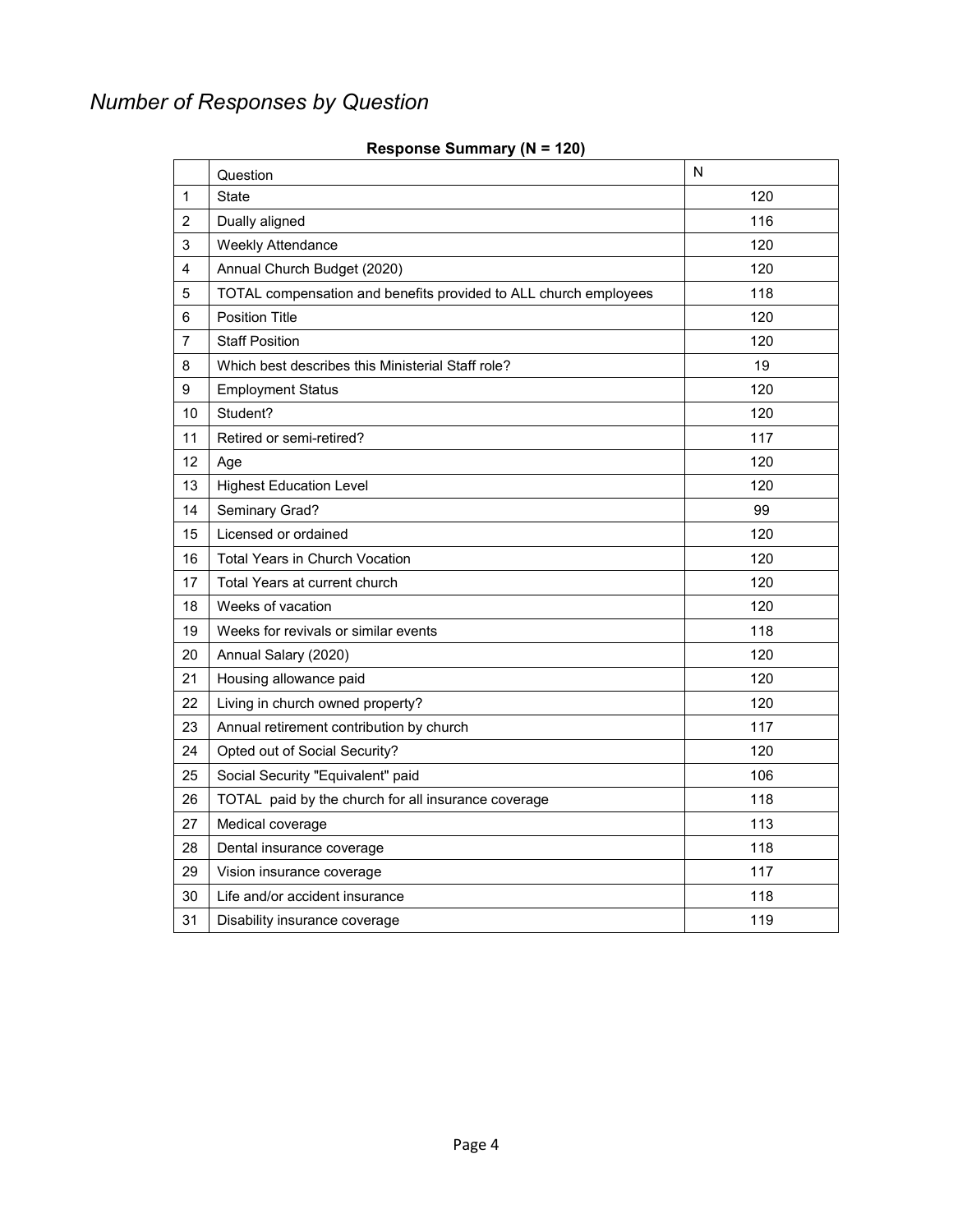# <span id="page-4-0"></span>*Disposition of churches responding*

| <b>Dually aligned</b> | <b>No</b> | Yes with<br><b>ABA</b> | Yes with<br><b>SBC</b> | Yes with<br><b>Other</b> | (blank) | Grand<br><b>Total</b> |
|-----------------------|-----------|------------------------|------------------------|--------------------------|---------|-----------------------|
| Alabama               | 3         |                        |                        |                          |         | $\sqrt{3}$            |
| Arkansas              | 42        | 1                      | $\overline{7}$         |                          | 2       | 52                    |
| California            | 1         |                        |                        |                          |         |                       |
| Colorado              |           |                        |                        | 1                        |         |                       |
| Georgia               | 1         |                        |                        |                          |         |                       |
| <b>Illinois</b>       | 1         |                        |                        |                          |         | 1                     |
| Louisiana             | 1         |                        |                        |                          |         | 1                     |
| Mississippi           | 14        |                        | 1                      | 1                        | 1       | 17                    |
| Missouri              | 6         |                        |                        |                          |         | 6                     |
| <b>Oklahoma</b>       | 3         |                        |                        |                          |         | 3                     |
| Texas                 | 26        |                        | 3                      | $\overline{4}$           | 1       | 34                    |
| <b>Grand Total</b>    | 98        | 1                      | 11                     | 6                        | 4       | 120                   |

### <span id="page-4-1"></span>**DUALLY ALIGNED BY STATE**

## <span id="page-4-2"></span>**ATTENDENCE, BUDGET AND COMPENSATION BENEFITS (AVG AND MEDIAN)**

|         | <b>Attendance</b> | Annual<br><b>Budget</b> | <b>Total Compensation</b><br>and Benefits | % Budget allocated<br>to comp and benefits | Size of<br>budget per<br>attendee |
|---------|-------------------|-------------------------|-------------------------------------------|--------------------------------------------|-----------------------------------|
| Average | 139               | \$277,852               | \$121.529                                 | 43.74%                                     | \$2,061                           |
| Median  | 75                | \$150,000               | \$60,000                                  | 40.00%                                     | \$2,000                           |

### <span id="page-4-3"></span>**CHURCH BUDGET AND TOTAL COMPENSATION BENEFITS BY ATTENDANCE**

| <b>Attendance</b> | Number of<br>responses | <b>Annual Church</b><br><b>Budget</b> | <b>Total Compensation</b><br>and Benefits | % Budget allocated to<br>comp and benefits |
|-------------------|------------------------|---------------------------------------|-------------------------------------------|--------------------------------------------|
| $0 - 25$          | 18                     | \$42.031                              | \$18,257                                  | 43.44%                                     |
| 26-50             | 26                     | \$74.774                              | \$34.464                                  | 46.09%                                     |
| $51 - 75$         | 18                     | \$129,060                             | \$53.155                                  | 41.19%                                     |
| 76-125            | 18                     | \$246.378                             | \$87.641                                  | 35.57%                                     |
| 126-225           | 16                     | \$290,685                             | \$133,542                                 | 45.94%                                     |
| $226+$            | 24                     | \$801.369                             | \$357,731                                 | 44.64%                                     |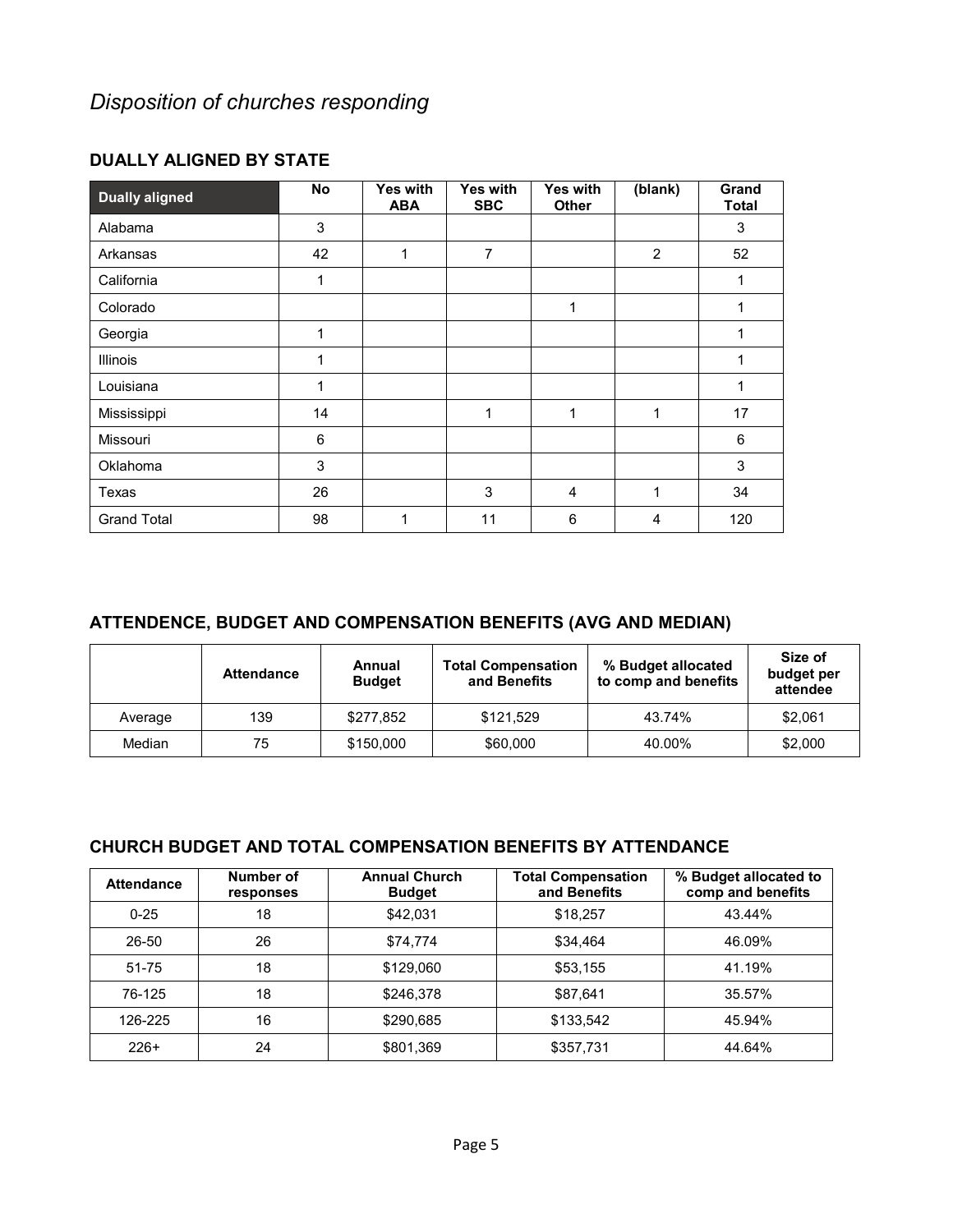# <span id="page-5-0"></span>*Disposition of people responding*

# <span id="page-5-1"></span>**AGE AND TENURE**

| Average                 | <b>Senior Pastor</b> | <b>Ministerial</b> | <b>Office</b> |
|-------------------------|----------------------|--------------------|---------------|
| Age                     | 55                   |                    | 48            |
| Years in ministry       | 28                   |                    | 13            |
| Years at current church |                      |                    |               |

# <span id="page-5-2"></span>**POSITION**

| <b>Employment status</b> | Student? | <b>Senior Pastor</b> | <b>Ministerial Staff</b> | <b>Office Staff</b> | <b>Total</b> |
|--------------------------|----------|----------------------|--------------------------|---------------------|--------------|
| Bi-vocational            | No       | 28                   |                          |                     | 33           |
| Full time                | No       | 55                   | 10                       |                     | 69           |
| Full time                | Yes      |                      |                          |                     |              |
| Interim                  | No       |                      |                          |                     |              |
| Part time                | No       |                      |                          |                     |              |

### <span id="page-5-3"></span>**EDUCATION**

| <b>Education</b>                     | <b>Senior Pastor</b> | <b>Ministerial Staff</b> | <b>Office Staff</b> | Total |
|--------------------------------------|----------------------|--------------------------|---------------------|-------|
| Associates degree                    |                      |                          |                     | 12    |
| College graduate (Bachelor's degree) | 35                   |                          |                     | 43    |
| Graduate degree (Doctorate)          |                      |                          |                     |       |
| Graduate degree (Master's degree)    | 32                   |                          |                     | 38    |
| High school graduate or less         |                      |                          |                     |       |
| Some college                         |                      |                          |                     |       |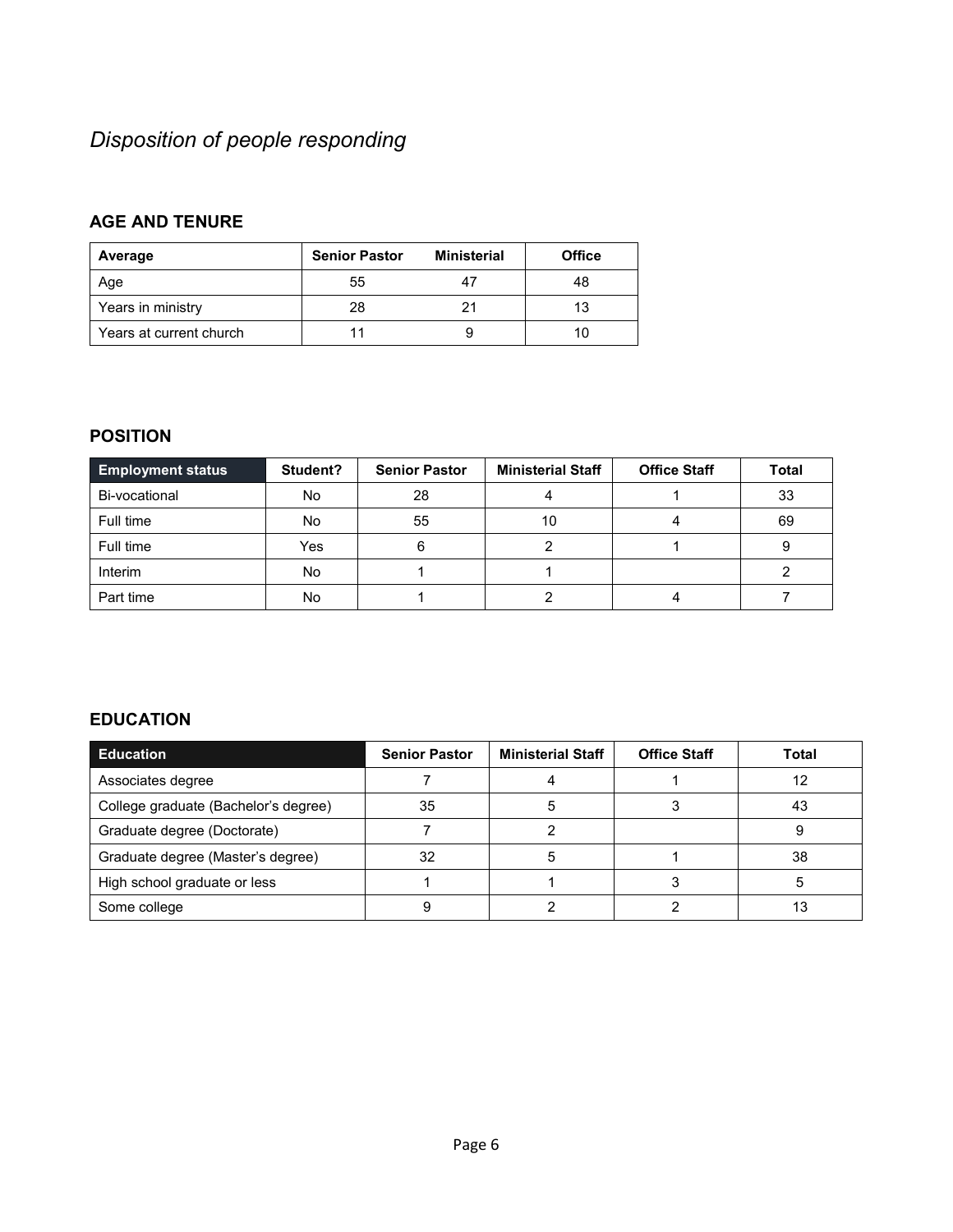|                      |               | Number of<br>responses | <b>Average Annual</b><br><b>Salary</b> |
|----------------------|---------------|------------------------|----------------------------------------|
| <b>Senior Pastor</b> | Full time     | 61                     | \$37,163                               |
| Senior Pastor        | Bi-vocational | 28                     | \$13,912                               |
| Senior Pastor        | Interim       | 1                      | \$42,000                               |
| Senior Pastor        | Part time     | 1                      | \$12,000                               |
| Ministerial Staff    | Full time     | 12                     | \$39,172                               |
| Ministerial Staff    | Bi-vocational | 4                      | \$36,500                               |
| Ministerial Staff    | Interim       | 1                      | \$15,600                               |
| Ministerial Staff    | Part time     | $\mathfrak{p}$         | \$9,200                                |
| Office Staff         | Full time     | 5                      | \$38,768                               |
| Office Staff         | Bi-vocational | 1                      | \$23,400                               |
| Office Staff         | Part time     | 4                      | \$10,186                               |

## <span id="page-6-1"></span><span id="page-6-0"></span>**AVERAGE SALARY BY POSITION**

# <span id="page-6-2"></span>**OTHER BENEFITS INFORMATION (BY POSITION AND STATUS)**

|                           | N  | Avg.<br>vears<br>at<br>church | Living in<br>church<br>owned<br>property | Church<br>contributes<br>to retirement | Opted<br>out of<br>Social<br>Security | Social<br>Security<br>equivalent<br>provided by<br>the church | Medical<br>Insurance<br>provided by<br>the church<br>(in some)<br>form) |
|---------------------------|----|-------------------------------|------------------------------------------|----------------------------------------|---------------------------------------|---------------------------------------------------------------|-------------------------------------------------------------------------|
| Senior Pastor - Full time | 61 | 11                            | 17                                       | 27                                     | 24                                    | 15                                                            | 22                                                                      |
|                           |    |                               | 28%                                      | 44%                                    | 39%                                   | 25%                                                           | 36%                                                                     |

#### **OTHER POSITIONS**

| Senior Pastor - Bi-vocational     | 28  | 9  | 2  |                | 10             | 2            |    |
|-----------------------------------|-----|----|----|----------------|----------------|--------------|----|
| Senior Pastor - Part time         | ◢   | 7  |    |                |                |              |    |
| Senior Pastor - Interim           |     | 24 |    |                |                |              |    |
| Ministerial Staff - Full time     | 12  | 9  |    | 6              | $\mathcal{P}$  | 2            |    |
| Ministerial Staff - Bi-vocational | 4   | 9  |    |                | $\overline{2}$ | <sup>0</sup> |    |
| Ministerial Staff - Part time     | 2   | 13 |    |                |                |              |    |
| Ministerial Staff -Interim        |     |    |    |                |                |              |    |
| Office Staff - Full time          | 5   | 14 |    | $\overline{2}$ |                |              |    |
| Office Staff - Bi-vocational      | 1   |    |    |                |                |              |    |
| Office Staff - Part time          | 4   | 7  |    |                |                | 2            |    |
| <b>Total</b>                      | 120 | 10 | 21 | 41             | 41             | 23           | 30 |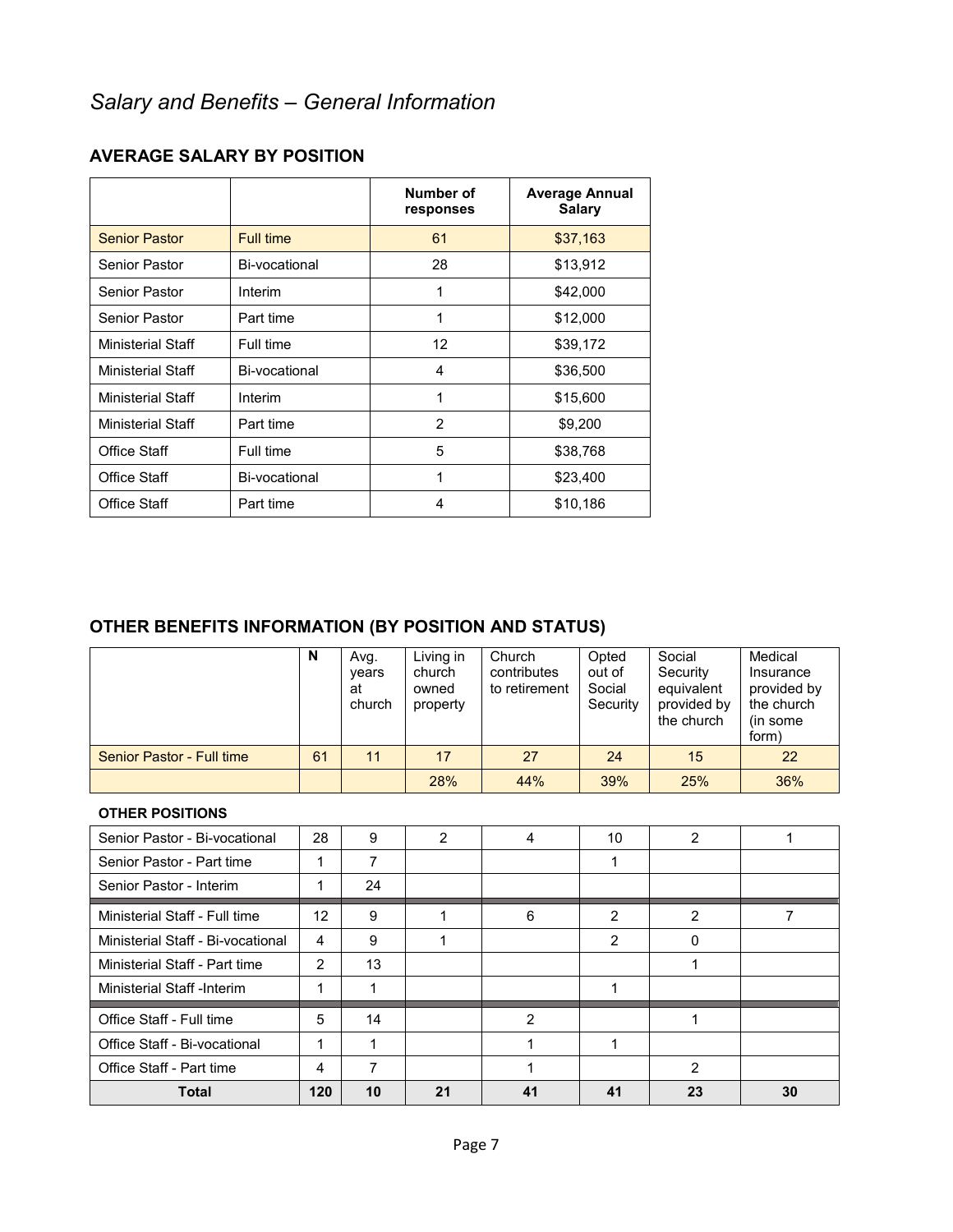# <span id="page-7-0"></span>**TIME OFF BENEFIT**

| Weeks of vacation               | <b>Senior Pastor</b><br>full time | <b>Senior Pastor</b><br>bi-vocational | Ministerial staff<br>full time   | Ministerial staff<br>bi-vocational    |
|---------------------------------|-----------------------------------|---------------------------------------|----------------------------------|---------------------------------------|
| 0                               | 2                                 | 4                                     |                                  |                                       |
|                                 | 3                                 |                                       |                                  |                                       |
| 2                               | 37                                | 21                                    | 3                                |                                       |
| 3                               | 12                                |                                       | 6                                | 3                                     |
| 4                               | 6                                 |                                       | 3                                |                                       |
| 5 or more                       |                                   |                                       |                                  |                                       |
| Weeks for revivals<br>and other | Senior Pastor - full<br>time      | Senior Pastor - bi-<br>vocational     | Ministerial staff - full<br>time | Ministerial staff - bi-<br>vocational |
| 0                               |                                   | 4                                     |                                  |                                       |
|                                 | 7                                 | 7                                     |                                  |                                       |
| $\overline{2}$                  | 32                                | 11                                    | $\overline{7}$                   | 3                                     |
| 3                               | 7                                 | 3                                     | 4                                |                                       |
| 4                               | 6                                 |                                       |                                  |                                       |
| 5 or more                       | 7                                 |                                       |                                  |                                       |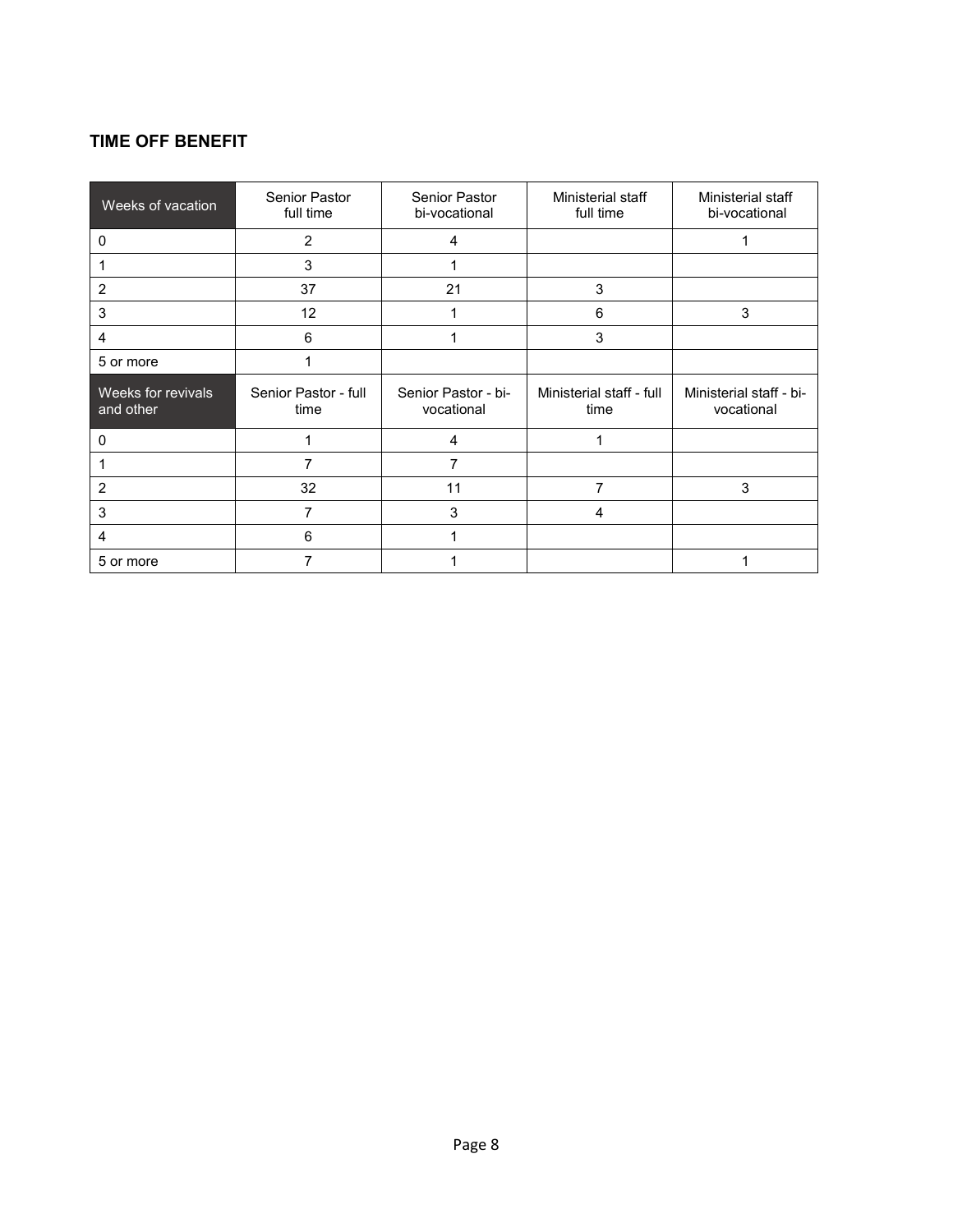# <span id="page-8-0"></span>*Compensation Assessment - Full-time, Senior Pastors (N=61)*

# <span id="page-8-1"></span>**AVERAGE SALARY AND TOTAL COMPENSATION**

| Average Salary                     | \$37,163 |
|------------------------------------|----------|
| Average Total Compensation Package | \$54,741 |

*Components used to calculate Total Compensation Package in addition to Annual Salary*

| Average housing allowance                      | \$12.697 |
|------------------------------------------------|----------|
| Average Social Security paid by church         | \$1.071  |
| Average retirement contribution paid by church | \$1.576  |
| Average paid for insurance by church           | \$2.662  |

#### <span id="page-8-2"></span>**EDUCATION**

| <b>Highest Education Level</b>          | Number of |          | <b>Annual Salary</b> |          | <b>Total Compensation Package</b> |           |          |  |
|-----------------------------------------|-----------|----------|----------------------|----------|-----------------------------------|-----------|----------|--|
|                                         | responses | Average  | High                 | Low      | Average                           | High      | Low      |  |
| High school graduate or less            |           | \$20,626 | \$20,626             | \$20,626 | \$20,626                          | \$20,626  | \$20,626 |  |
| Some college                            | 6         | \$33,250 | \$50,000             | \$13,200 | \$38,687                          | \$76,000  | \$15,200 |  |
| Associates degree                       | 4         | \$25.587 | \$42,000             | \$9.600  | \$31,837                          | \$52,800  | \$9,600  |  |
| College graduate (Bachelor's<br>dearee) | 25        | \$37,109 | \$80,900             | \$7,924  | \$57,037                          | \$101,068 | \$10,400 |  |
| Graduate degree (Master's<br>degree)    | 18        | \$42.831 | \$71.000             | \$12,000 | \$64,776                          | \$102.044 | \$21,000 |  |
| Graduate degree (Doctorate)             | 7         | \$35.110 | \$61.867             | \$15,600 | \$52,464                          | \$92,945  | \$17,500 |  |

#### <span id="page-8-3"></span>**AGE**

| Age        | Number of |          | <b>Annual Salary</b> |          | <b>Total Compensation Package</b> |           |          |  |
|------------|-----------|----------|----------------------|----------|-----------------------------------|-----------|----------|--|
|            | responses | Average  | High                 | Low      | Average                           | High      | Low      |  |
| Up-to $35$ | 3         | \$25,733 | \$35,000             | \$13,200 | \$35,100                          | \$51,500  | \$15,200 |  |
| 36-45      | 10        | \$43.861 | \$71,000             | \$7.924  | \$67,980                          | \$101.317 | \$27,924 |  |
| 46-55      | 16        | \$44,358 | \$80,900             | \$21,000 | \$67,829                          | \$102.044 | \$35,300 |  |
| 56-65      | 17        | \$42,282 | \$78,000             | \$23,116 | \$61,832                          | \$99,900  | \$43,800 |  |
| 66+        | 15        | \$21,507 | \$67,468             | \$9,600  | \$27,847                          | \$101,068 | \$9,600  |  |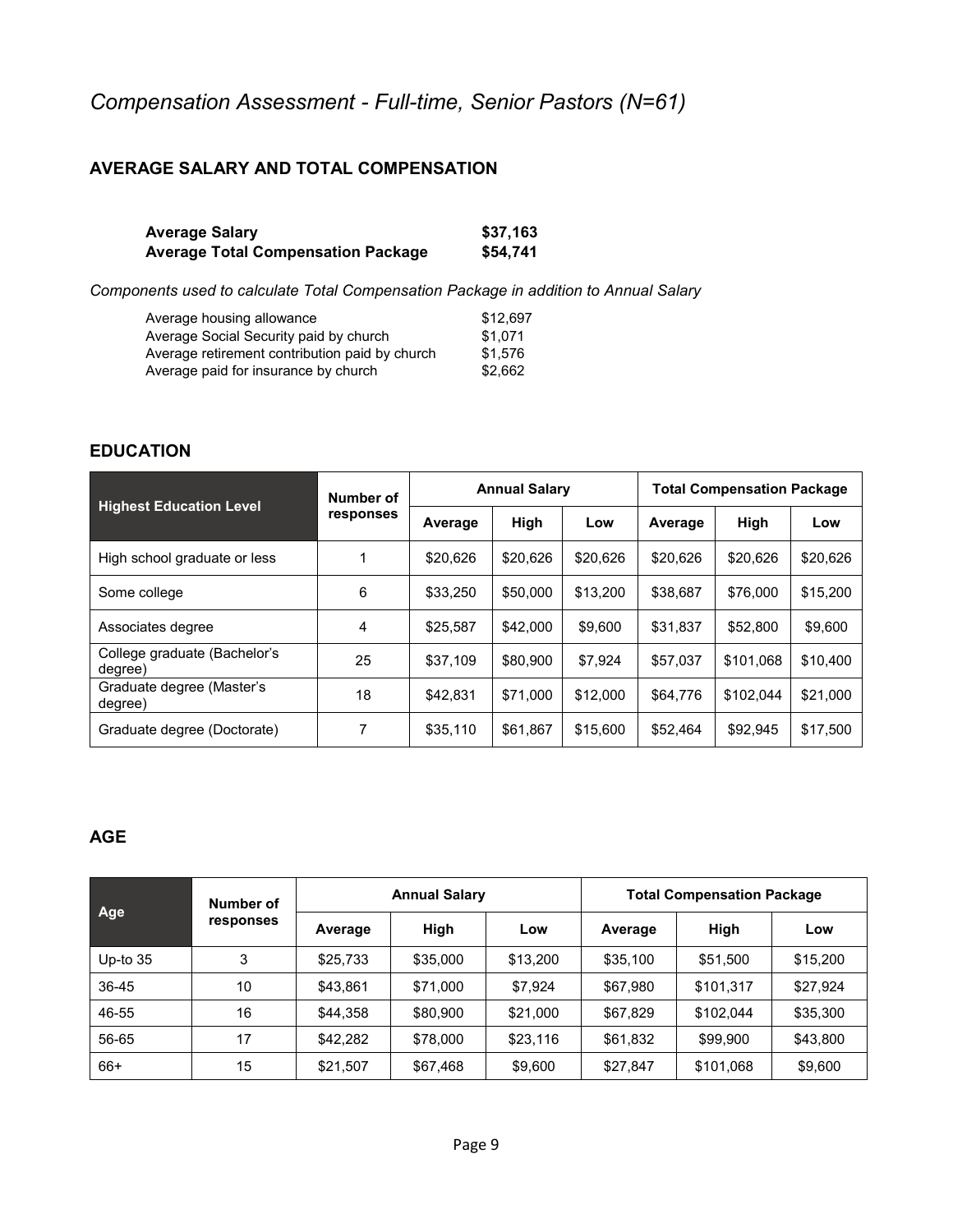# <span id="page-9-0"></span>**EXPERIENCE**

| <b>Years</b> in<br>ministry | Number of |          | <b>Annual Salary</b> |          | <b>Total Compensation Package</b> |           |          |  |  |
|-----------------------------|-----------|----------|----------------------|----------|-----------------------------------|-----------|----------|--|--|
|                             | responses | Average  | High                 | Low      | Average                           | High      | Low      |  |  |
| $1-9$                       | 3         | \$16,708 | \$29,000             | \$7,924  | \$27,241                          | \$38,600  | \$15,200 |  |  |
| $10 - 15$                   | 8         | \$44,700 | \$53,000             | \$21,000 | \$65,328                          | \$77,900  | \$47,400 |  |  |
| 16-20                       | 9         | \$46,025 | \$71,000             | \$24,000 | \$72,075                          | \$102.044 | \$35,300 |  |  |
| 21-30                       | 14        | \$39,808 | \$80,900             | \$9,600  | \$59,627                          | \$80,900  | \$9,600  |  |  |
| $31 - 40$                   | 12        | \$36,381 | \$61,867             | \$15,000 | \$50,941                          | \$92,945  | \$15,000 |  |  |
| $41+$                       | 15        | \$30,073 | \$78,000             | \$10,400 | \$42,675                          | \$101,068 | \$10,400 |  |  |

#### <span id="page-9-1"></span>**WEEKLY ATTENDANCE**

| <b>Attendance</b> | Number of |          | <b>Annual Salary</b> |          | <b>Total Compensation Package</b> |           |          |  |
|-------------------|-----------|----------|----------------------|----------|-----------------------------------|-----------|----------|--|
|                   | responses | Average  | High                 | Low      | Average                           | High      | Low      |  |
| $0 - 25$          | 11        | \$19.129 | \$35,300             | \$7.924  | \$22,439                          | \$38,600  | \$9,600  |  |
| 26-50             | 10        | \$34,676 | \$80,000             | \$11,310 | \$43.777                          | \$80,000  | \$15,200 |  |
| 51-75             | 12        | \$40,108 | \$80,900             | \$20,626 | \$52,082                          | \$80,900  | \$20,626 |  |
| 76-125            | ⇁         | \$30.734 | \$47.500             | \$21,000 | \$61.405                          | \$76,000  | \$47,400 |  |
| 126-250           | 14        | \$48,944 | \$78,000             | \$12,000 | \$73.392                          | \$101,068 | \$33,900 |  |
| $251+$            |           | \$46,871 | \$61,867             | \$28,300 | \$81,761                          | \$102,044 | \$63,800 |  |

# <span id="page-9-2"></span>**ANNUAL CHURCH BUDGET**

| <b>Church Budget</b> | Number of |          | <b>Annual Salary</b> |          | <b>Total Compensation Package</b> |           |          |  |
|----------------------|-----------|----------|----------------------|----------|-----------------------------------|-----------|----------|--|
|                      | responses | Average  | High                 | Low      | Average                           | High      | Low      |  |
| Up to 50,000         | 10        | \$16.271 | \$28,000             | \$9,600  | \$17.762                          | \$28,000  | \$9,600  |  |
| 50,0001 - 125,000    | 9         | \$29.167 | \$43.524             | \$7.924  | \$38,850                          | \$58,950  | \$21,000 |  |
| 125.001 - 175.000    | 13        | \$44,560 | \$80,900             | \$20.626 | \$56,639                          | \$80,900  | \$20,626 |  |
| 175,001 - 250.000    | 13        | \$43.317 | \$78,000             | \$21.000 | \$65,472                          | \$99,900  | \$46,000 |  |
| 250.001 - 500.000    | 10        | \$39,786 | \$51.085             | \$12,000 | \$68,733                          | \$88,000  | \$33,900 |  |
| $500,000 +$          | 6         | \$50,247 | \$67,468             | \$28,300 | \$89,529                          | \$102,044 | \$63,800 |  |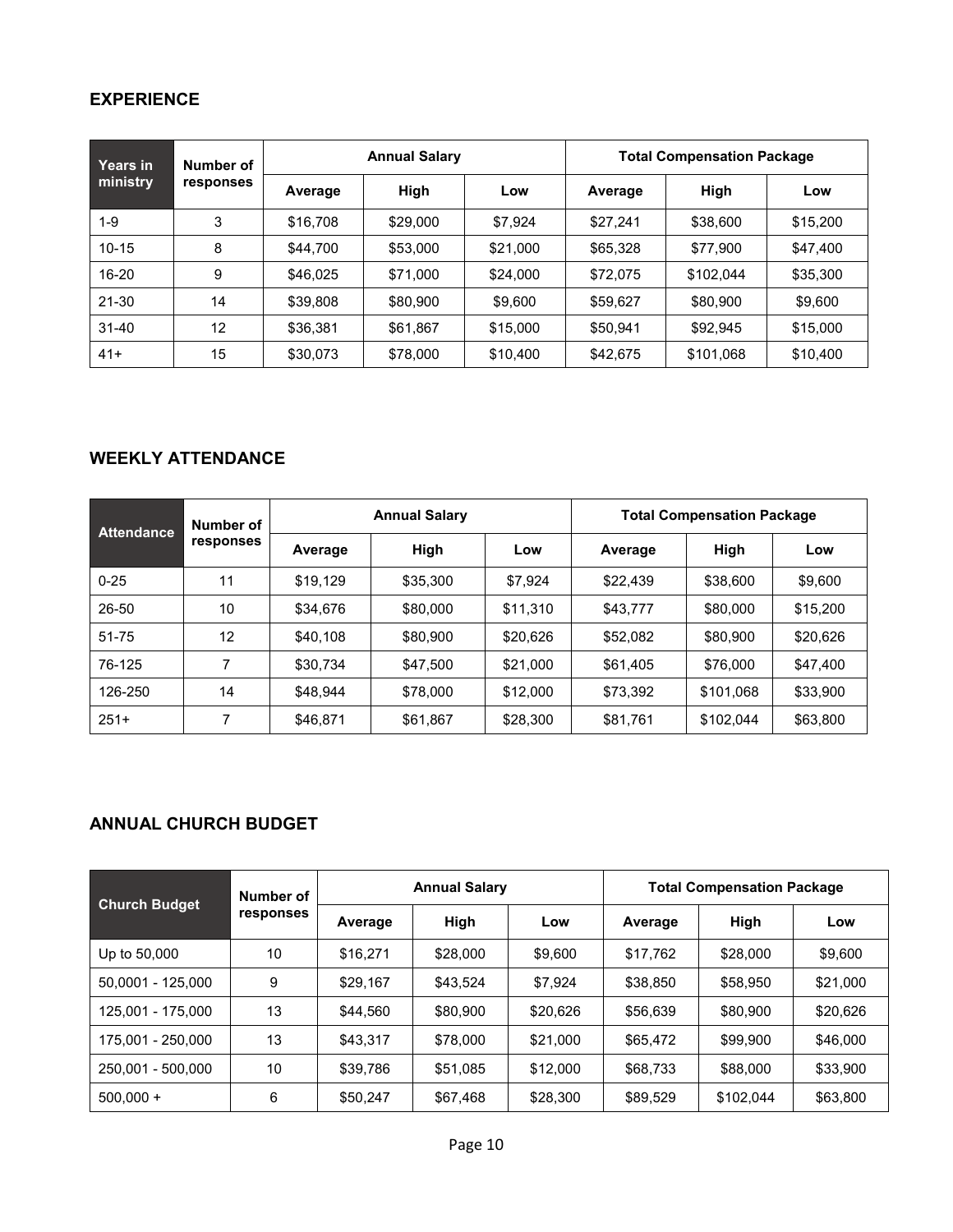# <span id="page-10-0"></span>*Insurance and Benefits Assessment by Attendance - Full-time, Senior Pastors (N=61)*

## <span id="page-10-1"></span>**HOUSING**

| <b>Attendance</b> | Living in church owned<br>property |    |    | Housing allowance paid | * Average housing<br>allowance * | <b>Total Average</b><br>housing |
|-------------------|------------------------------------|----|----|------------------------|----------------------------------|---------------------------------|
|                   | N                                  | Y  | N  | Y                      | (Y only)                         | allowance                       |
| $0 - 25$          | 8                                  | 3  | 8  | 3                      | \$11,467                         | \$3,127                         |
| 26-50             | 5                                  | 5  | 4  | 6                      | \$13,750                         | \$8,250                         |
| $51 - 75$         | 9                                  | 3  | 4  | 8                      | \$13,269                         | \$8,846                         |
| 76-125            | 7                                  |    |    | 7                      | \$24,271                         | \$24,271                        |
| 126-250           | 9                                  | 5  | 2  | 12                     | \$16,758                         | \$14,364                        |
| $251+$            | 6                                  |    |    | 7                      | \$25,781                         | \$25,781                        |
| <b>Total</b>      | 44                                 | 17 | 18 | 43                     | \$18,012                         | \$12,697                        |

*\*Average housing allowance noted in this report is calculated only when a dollar amount was provided.* 

### <span id="page-10-2"></span>**RETIREMENT**

| <b>Attendance</b> |    | <b>Retirement Contribution provided</b><br>by church | * Average retirement<br>contribution by church | <b>Total Average</b><br>contribution by church |  |
|-------------------|----|------------------------------------------------------|------------------------------------------------|------------------------------------------------|--|
|                   | No | <b>Yes</b>                                           | (Y only)                                       |                                                |  |
| $0 - 25$          | 11 |                                                      |                                                | \$0                                            |  |
| 126-250           | 5  | 9                                                    | \$4,983                                        | \$3,203                                        |  |
| $251+$            |    | 6                                                    | \$3,125                                        | \$2,678                                        |  |
| 26-50             | 6  | 3                                                    | \$1,147                                        | \$382                                          |  |
| $51 - 75$         | 6  | 4                                                    | \$3,094                                        | \$1,238                                        |  |
| 76-125            | 2  | 5                                                    | \$2,399                                        | \$1,713                                        |  |
| <b>Total</b>      | 31 | 27                                                   | \$3,385                                        | \$1,576                                        |  |

*\*Average retirement contribution noted in this report is calculated only when a dollar amount was provided.*